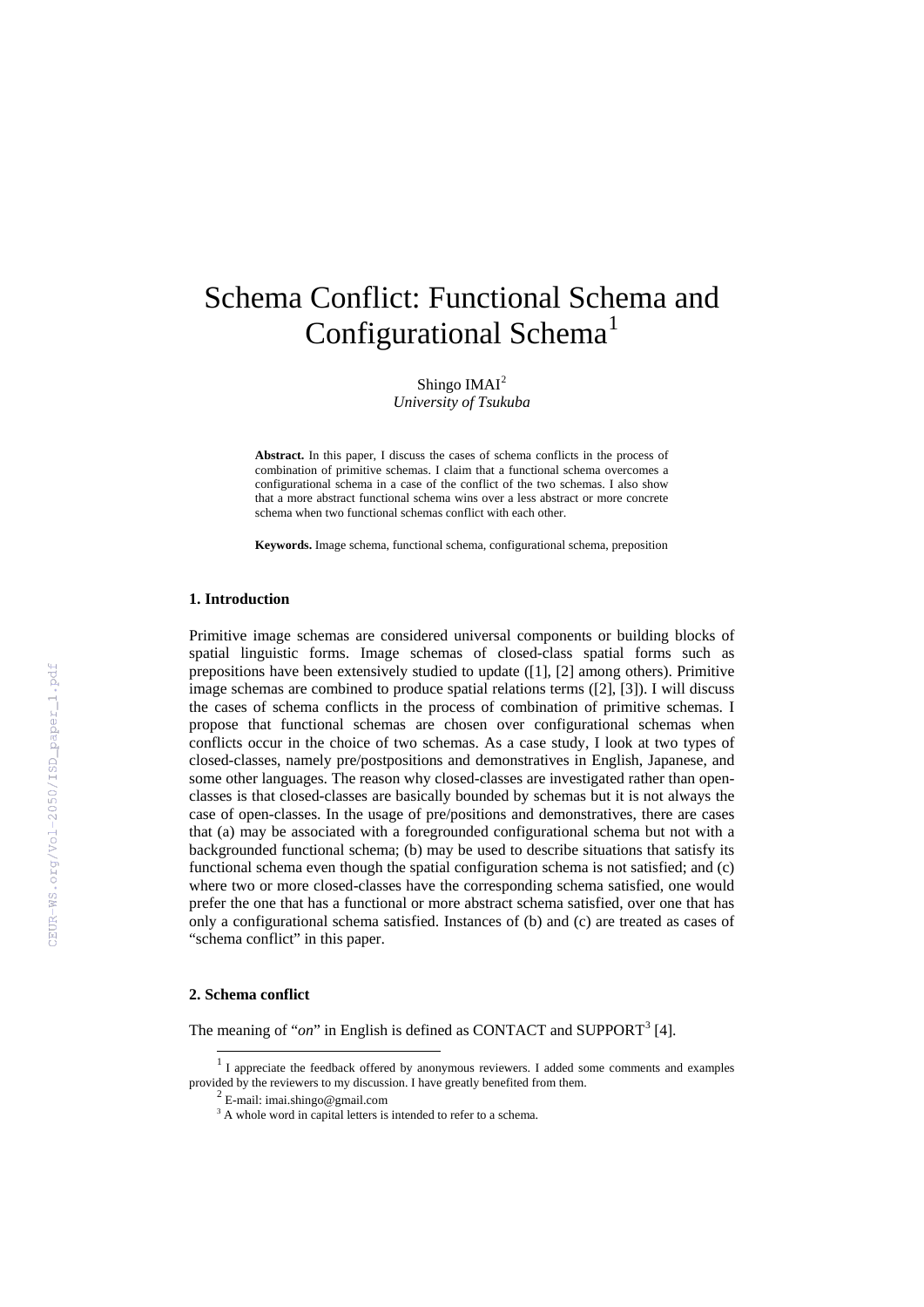(1) *a book on the table.* (2) *a mirror on the wall.*

(3) *a bug on the ceiling.*

In (1), *on* refers to the configurational or geometrical relation the figure *book* and the landmark *table* underneath of the figure. This vertical configuration can be rotated as exemplified in (2) and (3). Vertical configuration is irrelevant to the use of *on* in (2) and (3). What matters in (2) and (3) is SUPPORT against the gravity rather than configurational relation. In (1), the configurational relation of the figure and the ground licenses the use of *on,* where SUPPORT is backgrounded. CONTACT, by the way, distinguishes *on* from *above* in the above examples. (4) is a case without CONTACT.

(4) *the lamp above the table.*

It is clear from the observations that the function SUPPORT overcomes configurational relation of a figure and a landmark in the usage of *on*.

Lindstromberg [4] argues that functional meaning rather than physical arrangements plays an important role in the use of "*in*" in English by referring to an example of figure 1. In figure 1, a banana is on top of apples, and the banana is not geometrically *in* the bowl, however, sentence (5) is natural.

(5) *A banana and some apples are in a bowl.*



**Figure 1.** *"In"* (from [4])

Lindstromberg [4] states that *"in*" involves not a just geometrical inclusion but also a functional inclusion as well. By functional inclusion, he means the function of keeping a figure(s) from falling out or escaping [5]. In other words, both geometrical ENCLOSURE and functional CONTAINMENT are the necessary conditions of the meaning of "*in*". *On* also requires both geometric and functional schemas, namely CONTACT and SUPPORT respectively. With this in mind, compare the following two sentences.

(6) *John is in the upside-down tent.*

(7) *Ken is standing on the upside-down tent so that it is not blown away.*



Figure 2. Upside-down tent (from iStock)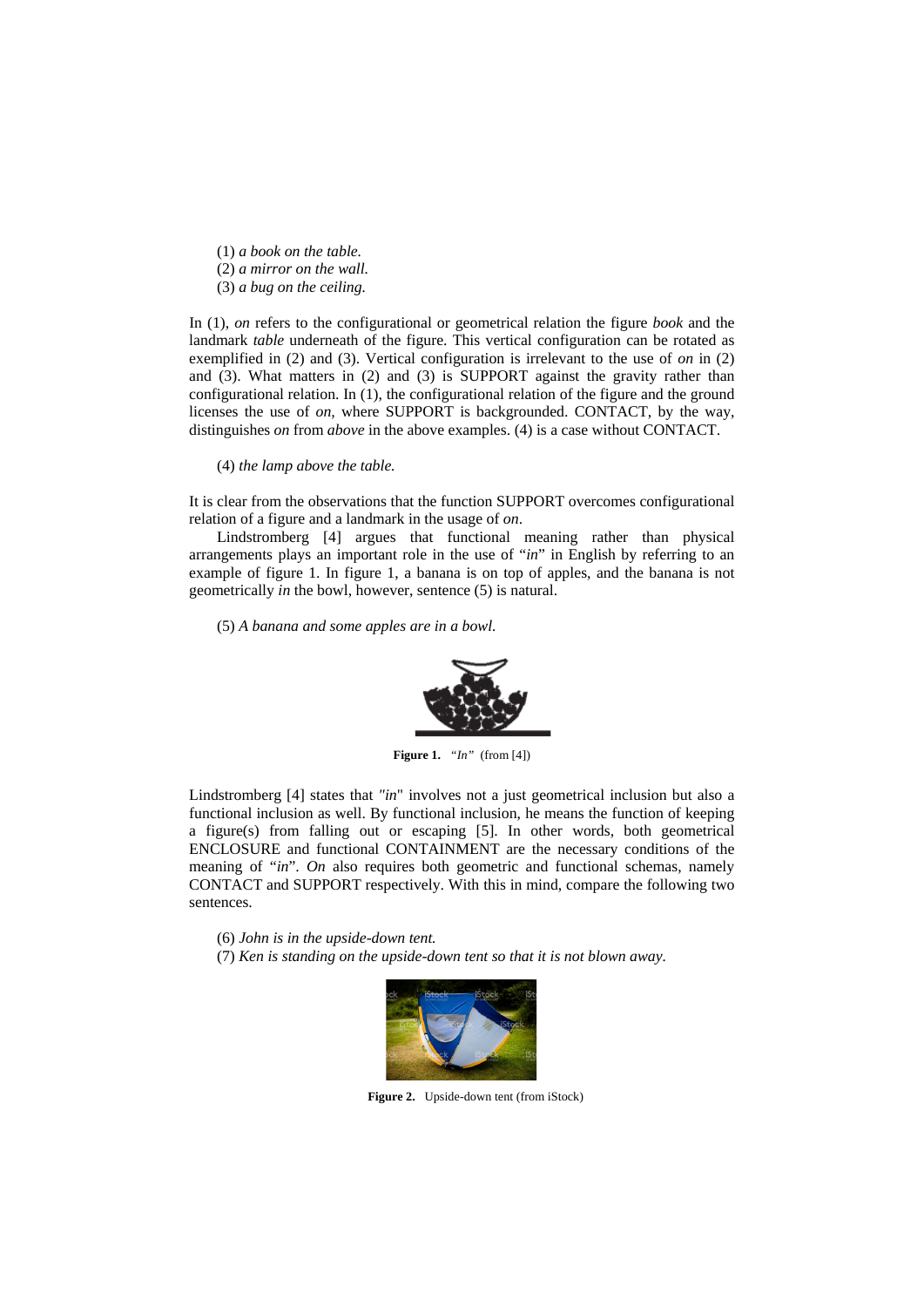Although the physical arrangement of the figure and the ground is almost identical in both sentences, *in* is used in (6), while *on* is used in (7). In both sentences, the figure, i.e., a person, was enclosed by the contours of the ground, i.e., a tent. Therefore, both sentences satisfy ENCLOSURE and CONTAINMENT. In both sentences, the person had a contact with the surface of an upside-down tent, satisfying CONTACT. The functional schema SUPPORT is the key in the choice of prepositions of the two sentences. In (7), the person was keeping the tent from being blown off by the wind, which implies that SUPPORT function is involved. This SUPPORT function requires *on* in (7). The comparison between the two sentences indicates that SUPPORT wins over ENCLOSURE and CONTAINMENT. CONTAINMENT implies the boundary of the ground, the boundary, in turn, implies geometric connotation. CONTAINMENT is a more concrete schema than SUPPORT, which does not imply the boundary of the ground.

To sum up, CONTAINMENT is the stronger factor than ENCLOSURE, in turn, SUPPORT is the stronger factor than CONTAINMENT.<sup>[4](#page-2-0)</sup> CONTAINMENT, which is defined as "functional inclusion" by Lindstrerg, connotes a geometrical configuration, namely, "inclusion". Such geometrical connotation does not exist in SUPPORT. SUPPORT with no geometric connotation is more abstract schema than CONTAINMENT with a geometrical connotation. In the case of the schema conflict, the more abstract schema is a stronger factor than the less abstract or more concrete schema for the choice of preposition. SUPPORT determines the choice of the preposition *on* against *in* which is licensed by the more concrete schema CONTAINMENT in (7). CONTAINMENT licenses the use of "*in*" in (5) in the sense of Figure 1, which violates the sense of ENCLOSURE.

There are some cases that, at a glance, none of schemas seems to be relevant to the usage of a preposition. For instance, you hear the announcement "welcome *on* board" when you are *inside* of an airplane. You travel "*on* the train" when you are inside of a train. These fixed expressions profile the floor of an airplane and a train, which in turn, evokes a configurational schema.

We can find some other examples of schema conflict in the usage of demonstratives, which are also closed-class forms, in many languages. We start with English examples. Suppose you are at one end of a billiard table and pointing at a ball at the other end of the table with your index finger. In this case, you use *that* rather than *this* as in (8).

#### (8) *That is my ball.*

You will switch to using *this* if you indicate a ball by reaching it with a cue. The choice between *this* and *that* is based on the speaker's recognition of his/her psychological TERRITORY. By using a long cue, the surrounding area of the ball is recognized within his/her territory even if the ball is located rather far from the speaker. This exemplifies that the functional schema TERRITORY overcomes the configurational schema DISTANCE in the choice of demonstrative forms.

An extreme case of this line is when a doctor is touching a patient's back. The patient's back is a part of his/her own body, nevertheless, the speaker recognizes his/her own back to be under the doctor's CONTROL in such a situation. Addressee's

<span id="page-2-0"></span> <sup>4</sup> CONTACT seems to be a necessary condition of SUPPORT. Further work is needed for the clarification of the relation of the two.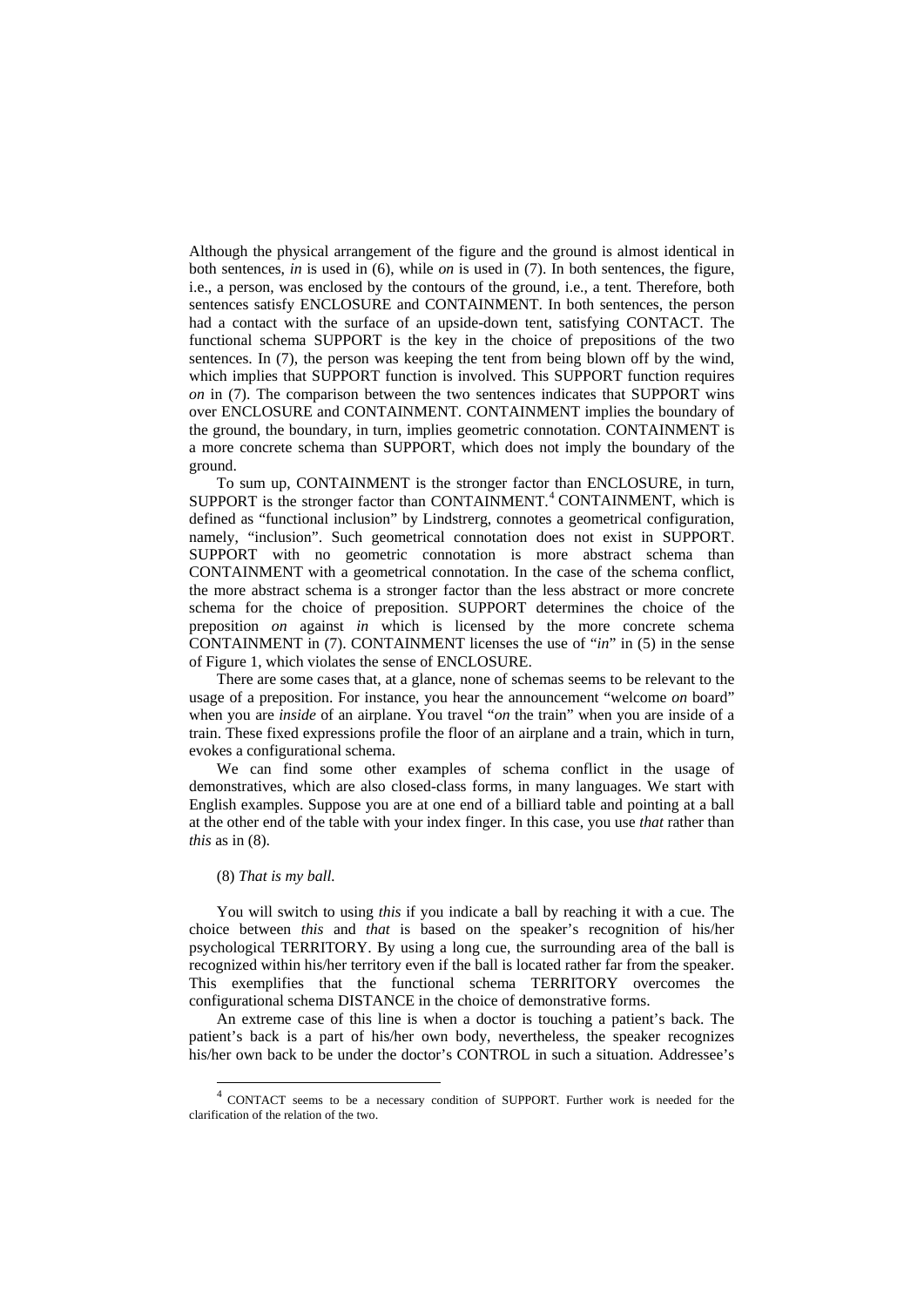TERRITORY or CONTROL wins over the speaker's TERRITORY or CONTROL, therefore, the speaker will say, "I feel a pain there." rather than "I feel pain here." In other words, functional TERRITORY schema or CONTROL schema is a more influential factor than configurational DISTANCE schema. Although the part of speaker's body is maximally proximal to his/her own, proximal DISTANCE from the speaker is canceled by the Addressee's functional TERRITORY or CONTROL.

In Japanese, demonstrative systems consist of trichotomy rather than dichotomy as in English. In Japanese, *ko-* indicates PROXIMAL, *so-* indicates MEDIAL, and *a*indicates DISTAL in terms of distance from the speaker. When the addressee's TERRITORY conflicts with distance from the speaker, it is always the case that functional TERRITORY wins over geometric distance schema.

- (9) *Ano hito wa dare desu ka.* that person TOP who be  $INT<sup>5</sup>$  $INT<sup>5</sup>$  $INT<sup>5</sup>$ 'Who is that person?'
- (10) *Sochira no tenki wa dou desu ka.* INT of weather TOP how be INT 'How the weather there?'

In (9), *hito* or a person may be located ten meters away from the location at which both the speaker and addressee are standing. DISTAL distance of the location of *hito* 'person' from the location of the speaker (and the addressee) requires the use of *a*following the DISTANCE schema. In (10), on the other hand, *so-* but not *a-* is used even if the speaker and the addressee, may be apart for hundreds or thousands of kilometers. *So-* is chosen in this case, because the location or vicinity of the address falls within the territory of the addressee. This is another example that a functional schema overrides a configurational schema.

It is noteworthy that in a doctor-and-patient case, Japanese requires *so-* but not *a-.* It indicates that the area touched by the doctor is recognized as belonging to the addressee but not to the speaker. Japanese example along with English example supports the view that a functional TERRITORY schema is superior to a configurational DISTANCE schema in the case of schema conflicts.

Some languages have demonstratives indicating verticality, visibility, and motion [6]. Let us briefly look how these demonstratives are coded and some cases of schema conflicts. Mizo (a language belonging to the Kuki-Chin group of Tibeto-Burman, spoken in eastern India) has distal demonstratives that distinguish "up", "same level" and "down". A lamp and a picture higher on a wall and a fan on the ceiling is referred to with a demonstrative *khii* or 'that up there'; and a stone in a pond is referred to with *khuu* 'that down there'; however, once the speaker touches a referent with one's hand or with a long tool such as a stick, the speaker switches to a verticality-neutral *hee* or "this". This shows that CONTACT/CONTROL schema overrides VERTICALITY schema. VERTICALITY is conceptualized through the speaker's perception while CONTRACT is conceptualized through an interaction of the speaker and a referent. It

| 5 | Abbreviations used in gloss; |
|---|------------------------------|

<span id="page-3-0"></span>

| <b>BND</b> | bounded |
|------------|---------|
|            |         |

INT interrogative particle

MED medial distance PROX proximal distance SG singular TOP topic marker UNB unbounded 1 1st person

DET determiner DIST distal distance<br>INV invisible LOC locative demonstrative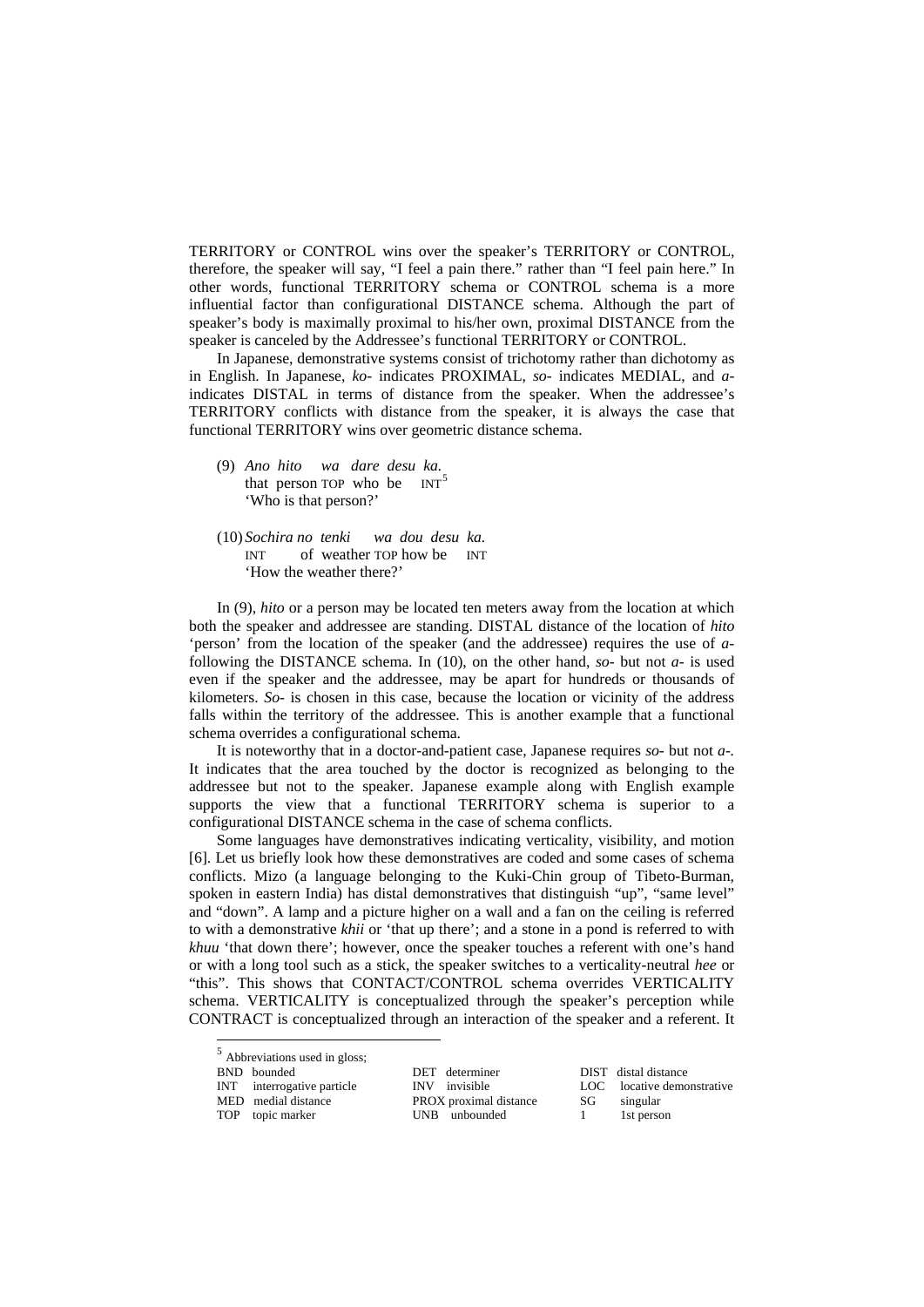suggests that the speaker-and-referent interaction is more functional than visual perception. This gives a reason to the fact that CONTACT/CONTROL schema is chosen against VERTICALITY schema.

In Malagasy (a Malayo-Polynesian language spoken in Madagascar), an invisible location is coded with "invisible" locative demonstratives exemplified as *atsy* and *ato* in (11) and (12) respectively. (Following examples are from Imai 2009:166)

- (11) *n-apetra-ko atsy ilay vola madinika.* PST-put-1SG MED.LOC.INV DET.INV money small 'I put the coin there.'
- (12)*misy rasufutr ato anatin' itý anganba kasseto itý.* exist something DIST.LOC.INV.BND in PROX think cassette PROX 'There is something in there. I think this is a cassette.'

The invisible referent is usually coded with "invisible" determiner exemplified as *ilay* in (11). However, in (12) a cassette-tape, which cannot be seen by the speaker since it it is in a bag, is coded with "visible" demonstrative adjectives *itý*. This is the case that CONTACT/CONTROL schema overrides VISIBILITY schema. Again, a functional schema, namely CONTACT/CONTROL chooses a closed-class form against a form motivated by a visual perception.

#### **3. Subjective vs. objective**

In Malagasy, a moving referent is coded with a distance-neutral demonstrative *iny*. Distance-neutral means that the demonstrative is used without regard to distance. It behaves like an English determiner *the*, which is used regardless the distance of a referent from the location of the speaker. One of the characteristics, which *iny* in Malagasy does not share with English is that the use of the form is restricted to a referent in motion as in (13). If a referent is not in motion, a distance-neutral demonstrative *io* or one of the distance-sensitive demonstratives, for instance, *irý*, is used as in (14).

(13)*mandeha mafy iny tomobilna iny*. running fast UNB.SG automobile UNB.SG 'That car is running fast.'

(14) *misy trano irý* / *\*iny manapaka ny lalana irý* / *\*iny.* exist house DIST.SG/UNB.SG across DET road DIST.SG/UNB.SG 'There is a house across that road.'

If a speaker refers to trees by the road while she is driving a car, she uses a "motion" form because trees look as if they were passing by. If a speaker refers to a car running in parallel with his car, he uses a "non-motion" form because the car next to his car looks as if it were not in motion. Thus, notion of motion depends on perception but not on physical motion. In other words, image schemas are based on perception or subjective interpretation but not objectivity. Examples of schema conflicts discussed